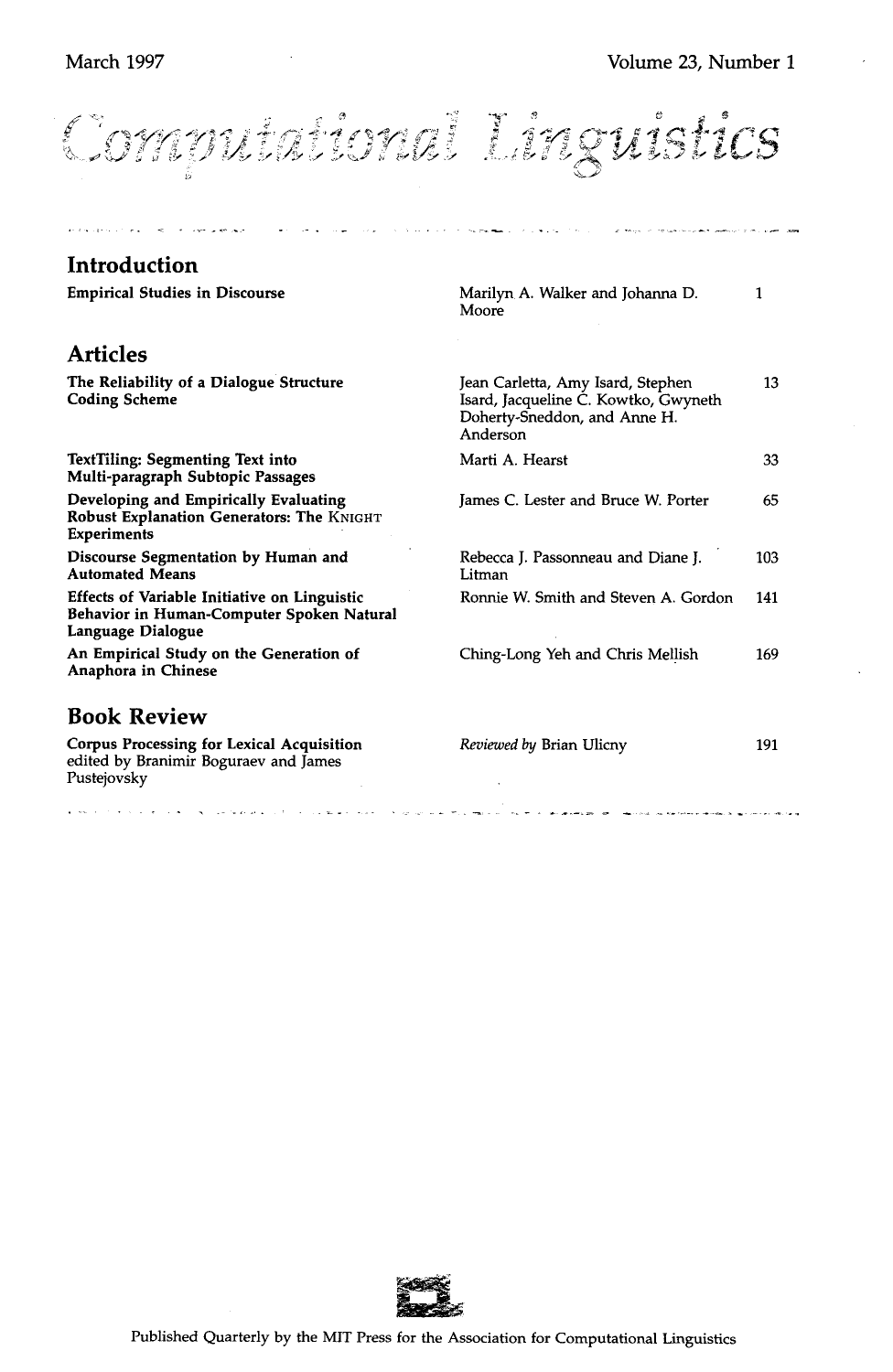# **Editor** 1993-

Julia Hirschberg *AT&T Bell Laboratories 600 Mountain Avenue, 2C-409 Murray Hill, NJ 07974, USA*  **(+1** 908) 582-7496 acl@research.att.com

## **Associate Editor**

Robert C. Berwick *Massachusetts Institu te of Technology Artificial Intelligence Laboratory Cambridge, MA 02139, USA*  **(+1** 617) 253-8918 berwick@ai.mit.edu

# **Book Review Editor**

Graeme Hirst *University of Toronto Computer Science Department Toronto, CANADA M5S 1A4*  (+1 416) 978-8747 gh@cs.toronto.edu

# **The FINITE STRING Editor**

Richard Sproat *Bell Laboratories 600 Mountain Avenue, 2D-451 Murray Hill, NJ 07974, USA*  **(+1** 908) 582-5296 rws@research.att.com

# **Squibs and Discussions Editor**

Pierre Isabelle *CWARC Communications Canada 155 Chomedey Boulevard Laval, Quebec, CANADA H7V 2X2*  (+1 514) 973-5801 isabeUe@citi.doc.ca

# **Editorial Board Members**

1995-97:

Anne Abeille, *Universite Paris VII*  Patrick Blackburn, *Universität des Saarlandes* Susan Brennan, *SUNY Stony Brook*  Matt Crocker, *University of Edinburgh*  Ido Dagan, *Bar Ilan University*  Masaaki Nagata, *NTT Information and Communication Systems Laboratories*  Megumi Kameyama, *SRI International, Menlo Park*  Ed Stabler, *UCLA*  Kees van Deemter, *Institute for Perception Research*  Gregory Ward, *Northwestern University*  Pete Whitelock, *Sharp Laboratories of Europe Ltd.*  1996-98:

> Eric Brill, *Johns Hopkins University*  Richard Crouch, *Defence Research Agency*  David Johnson, *IBM/TJ Watson Research Center*  Julian Kupiec, *Xerox Palto Alto Research Center*  Emmanuel Roche, *Mitsubishi Electric Research Laboratory*  Hinrich Schütze, *Xerox Palto Alto Research Center* Marilyn Walker, *AT&T Research*

### 1997-99:

David Carter, *SRI International, Cambridge*  Mark Ellison, *University of Edinburgh*  Clair Gardent, *Universitdt des Saarlandes*  **Marcus Kracht, Freie Universität Berlin** Owen Rambow, *CoGenTeX, Inc.*  James Rogers, *University of Central Florida*  Andreas Stolcke, *SRI International, Menlo Park*  Gertjan van Noord, *University of Groningen*  David Yarowsky, *Johns Hopkins University*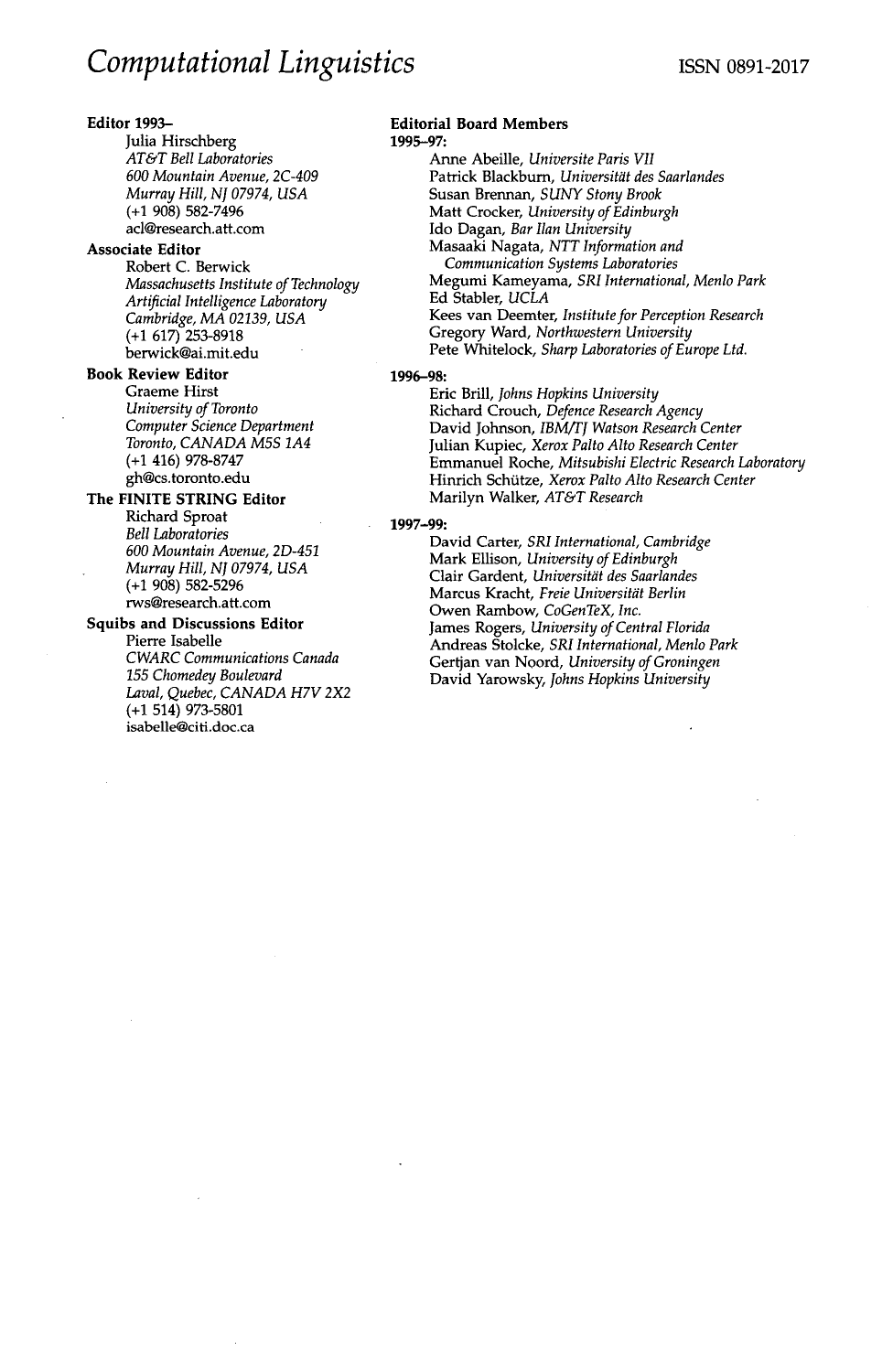$\gamma_{\alpha}$ 

# *Computational Linguistics*

| Introduction                                                                                                          |                                                                                                                       |     |
|-----------------------------------------------------------------------------------------------------------------------|-----------------------------------------------------------------------------------------------------------------------|-----|
| <b>Empirical Studies in Discourse</b>                                                                                 | Marilyn A. Walker and Johanna D.<br>Moore                                                                             | 1   |
| <b>Articles</b>                                                                                                       |                                                                                                                       |     |
| The Reliability of a Dialogue Structure<br><b>Coding Scheme</b>                                                       | Jean Carletta, Amy Isard, Stephen<br>Isard, Jacqueline C. Kowtko, Gwyneth<br>Doherty-Sneddon, and Anne H.<br>Anderson | 13  |
| TextTiling: Segmenting Text into<br>Multi-paragraph Subtopic Passages                                                 | Marti A. Hearst                                                                                                       | 33  |
| Developing and Empirically Evaluating<br>Robust Explanation Generators: The KNIGHT<br><b>Experiments</b>              | James C. Lester and Bruce W. Porter                                                                                   | 65  |
| Discourse Segmentation by Human and<br><b>Automated Means</b>                                                         | Rebecca J. Passonneau and Diane J.<br>Litman                                                                          | 103 |
| <b>Effects of Variable Initiative on Linguistic</b><br>Behavior in Human-Computer Spoken Natural<br>Language Dialogue | Ronnie W. Smith and Steven A. Gordon                                                                                  | 141 |
| An Empirical Study on the Generation of<br>Anaphora in Chinese                                                        | Ching-Long Yeh and Chris Mellish                                                                                      | 169 |
| <b>Book Review</b>                                                                                                    |                                                                                                                       |     |
| <b>Corpus Processing for Lexical Acquisition</b><br>edited by Branimir Boguraev and James<br>Pustejovsky              | <i>Reviewed by Brian Ulicny</i>                                                                                       | 191 |